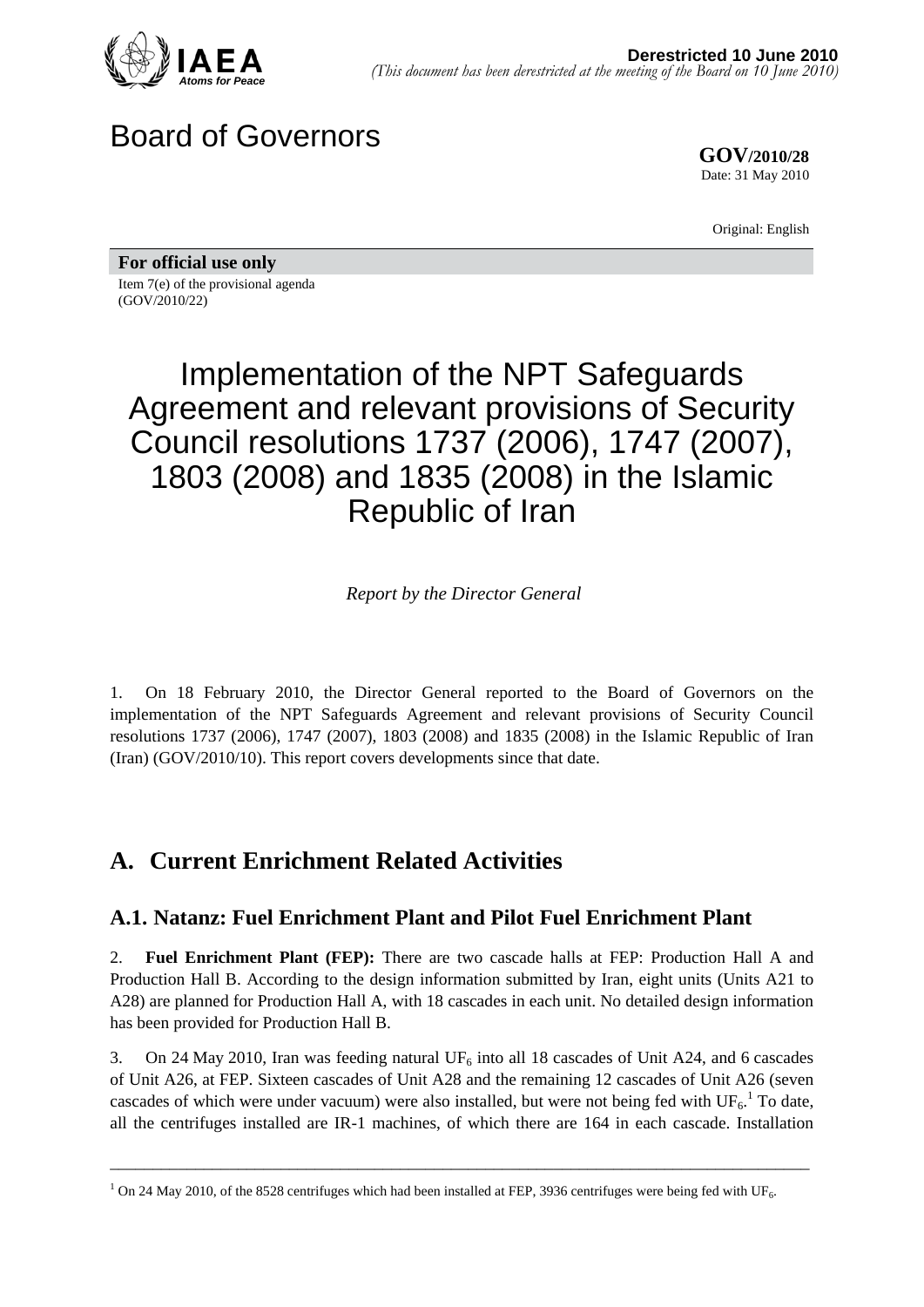work in Units A21, A22, A23, A25 and A27 was ongoing but no centrifuges had been installed. As of 4 May 2010, there had been no installation work in Production Hall B.

4. As reported previously, the Agency conducted a physical inventory verification (PIV) at FEP and verified that, as of 22 November 2009, 21 140 kg of natural  $UF_6$  had been fed into the cascades since production first began in February 2007, and a total of 1808 kg of low enriched UF<sub>6</sub> had been produced.<sup>2</sup> While the Agency was able to confirm the total amount of uranium, there is a difference between the Agency's measurement and the operator's measurement of the U-235 enrichment level for the enriched material in the product cylinder. The Agency informed Iran of this in a letter dated 13 April 2010, and is discussing with Iran how Iran can improve the operator's measurement system in this regard.

5. Iran has estimated that, between 23 November 2009 and 1 May 2010, it produced an additional 619 kg of low enriched UF<sub>6</sub>,<sup>3</sup> which would result in a total production of 2427 kg of low enriched UF<sub>6</sub> since February 2007. The nuclear material at FEP (including the feed, product and tails), as well as all installed cascades and the feed and withdrawal stations, are subject to Agency containment and surveillance.<sup>4</sup>

6. As of 1 March 2010, the results of the environmental samples taken at FEP indicate that the maximum enrichment level in the Design Information Questionnaire (DIQ) (i.e. less than 5.0% U-235 enrichment) has not been exceeded at that plant.<sup>5</sup> Since the last report, the Agency has conducted three unannounced inspections at FEP, making a total of 38 such inspections since March 2007.

7. **Pilot Fuel Enrichment Plant (PFEP):** PFEP is a research and development (R&D) facility and a pilot low enriched uranium (LEU) production facility which was brought into operation for the first time in October 2003. It has a cascade hall that can accommodate six cascades. Cascades 1 and 6, each of which can comprise up to 164 machines, are designated for the production of LEU enriched up to 20% U-235. The other part of the cascade hall is designated as an R&D area.

8. In the R&D area of PFEP, between 3 February 2010 and 21 May 2010, a total of approximately 74 kg of natural  $UF_6$  was fed into a 20-machine IR-4 cascade, a 20-machine IR-2m cascade and single IR-1, IR-2m and IR-4 centrifuges. In this area no LEU is withdrawn because the product and the tails of this R&D activity are re-combined at the end of the process.

9. As reported previously, on 8 February 2010 the Agency received a letter from Iran referring to "the announcement made by H.E. the President of the Islamic Republic of Iran concerning the production of the required fuel for the Tehran Research Reactor" and, in that regard, submitting a revised version of the DIQ for PFEP. This revised DIQ provided for the "production of enriched  $UF<sub>6</sub>$ up to 20%". On 9 February 2010, Iran began feeding low enriched  $UF_6$  into cascade 1. In a letter dated 10 March 2010, Iran informed the Agency that it intended to install a second 164-machine IR-1 cascade (cascade 6) at PFEP and connect it to cascade 1. In the same letter, Iran stated that "by

\_\_\_\_\_\_\_\_\_\_\_\_\_\_\_\_\_\_\_\_\_\_\_\_\_\_\_\_\_\_\_\_\_\_\_\_\_\_\_\_\_\_\_\_\_\_\_\_\_\_\_\_\_\_\_\_\_\_\_\_\_\_\_\_\_\_\_\_\_\_\_\_\_\_\_\_\_\_\_\_\_\_

<sup>4</sup> In line with normal safeguards practice, small amounts of nuclear material at the facility (e.g. some waste and samples) are not under containment and surveillance.

<sup>5</sup> These results have shown particles of low enriched uranium (with up to 4.8% U-235), natural uranium and depleted uranium (down to 0.19% U-235).

<sup>&</sup>lt;sup>2</sup> The Agency also verified that, at the time of the PIV, 2026 kg of UF<sub>6</sub> enriched to 0.97% U-235 was present in the dump cylinder and another 516 kg of UF<sub>6</sub> enriched to 0.72% U-235 was present in the feed purification cylinder.

<sup>&</sup>lt;sup>3</sup> The Agency has verified, through independently calibrated operator load cell readings, that, between 23 November 2009 and 1 May 2010, 6436 kg of natural UF<sub>6</sub> was fed into the cascades, and a total of 581 kg of low enriched UF<sub>6</sub> product and 5785 kg of UF<sub>6</sub> tails and dump material was off-loaded into UF<sub>6</sub> cylinders. The difference of 70 kg between the input figure (6436 kg) and the sum of the output figures (581 kg + 5785 kg) comprises natural, depleted and low enriched UF<sub>6</sub> arising mainly from hold-up in the various cold traps and is not inconsistent with the design information provided by Iran.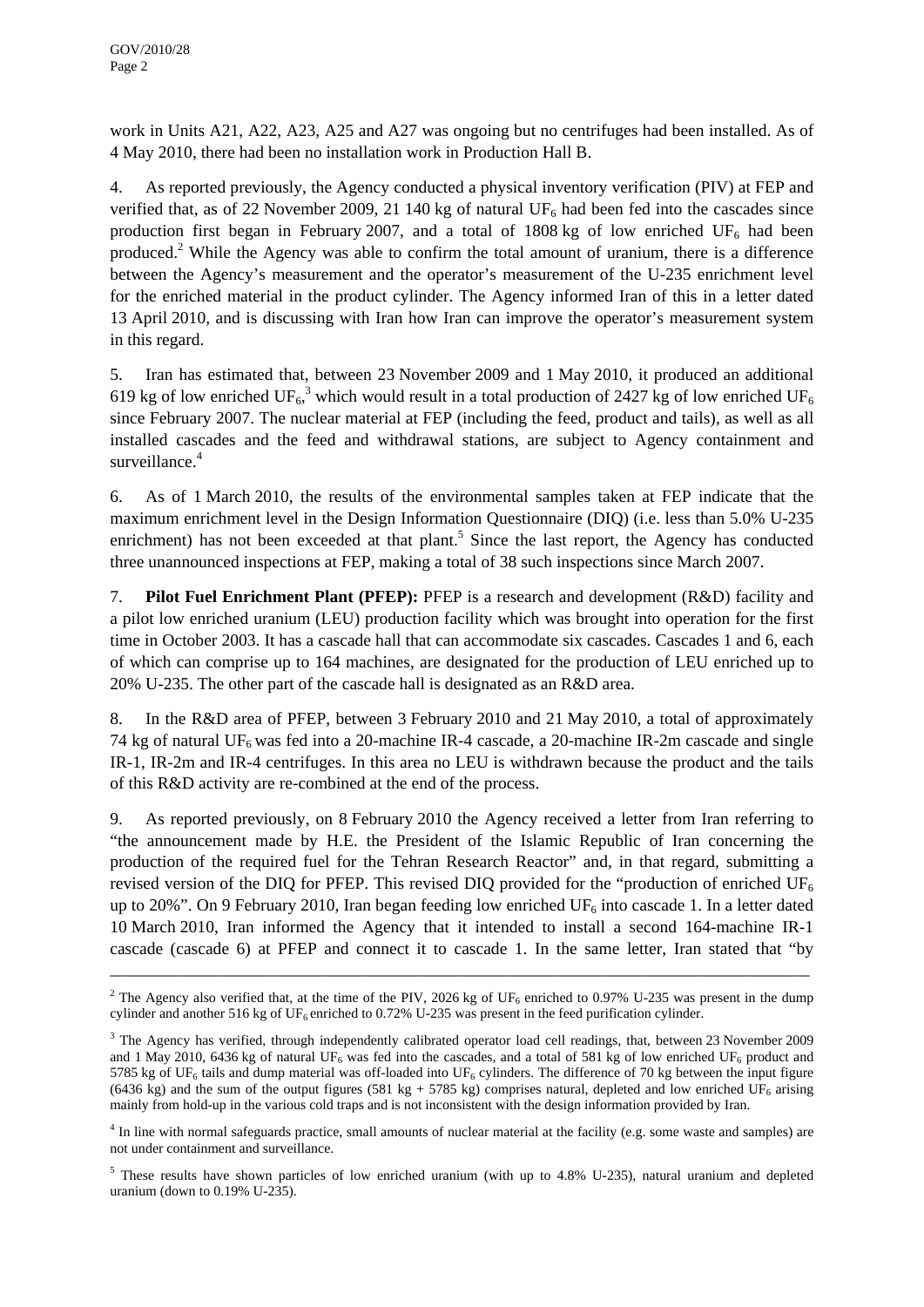applying this modification the enrichment of Tails [is] expected to be reduced from  $\sim$ 2% to  $\sim$ 0.7% U-235".

10. In reply to Iran's letter of 10 March 2010, the Agency informed Iran, in a letter dated 12 March 2010, that the introduction of the second 164-machine cascade and its interconnection with the first 164-machine cascade would constitute a new and significant development in the design and operation of PFEP that required a full revision of the previous safeguards approach proposed by the Agency and communicated to Iran in February  $2010$ .<sup>6</sup> In the same letter, the Agency requested Iran not to start feeding  $UF_6$  into the second cascade until a new safeguards approach was agreed upon. On 7 April 2010, when the Agency carried out an inspection, Iran had installed all the centrifuges of the second 164-machine cascade, and the cascade had been vacuum tested in preparation for its passivation with natural UF<sub>6</sub>. As of 25 May 2010, Iran had neither started to feed this cascade, nor connected it to the first cascade.

11. Following meetings held in Iran in April 2010, the Agency provided, in a letter dated 6 May 2010, a revised safeguards approach to Iran, to which, in a letter dated 12 May 2010, Iran agreed. The approach takes into account, inter alia, the enrichment of uranium up to 20% U-235 and the installation of the second cascade, and includes the following measures: a monthly interim inventory verification (IIV), a monthly design information verification (DIV), and two unannounced inspections per month; the application of seals on all possible exit routes for  $UF_6$  and on all pipework connections between the areas used for testing new centrifuges and the areas used for the production of uranium enriched up to 20%; an enhanced surveillance system in the cascade area and the feed and withdrawal area; the use of load cell data; and the taking of destructive analysis samples, including from the cascades. On 24–25 April 2010, the Agency applied all the seals and installed all the surveillance cameras as required under the revised safeguards approach. As of 15 May 2010, the Agency has been implementing the revised approach, and has, since then, conducted two unannounced inspections.

12. Between 9 February 2010 and 21 May 2010, a total of approximately 172 kg of low enriched UF<sub>6</sub> was fed into the first cascade. On 7 April 2010, Iran withdrew 5.7 kg of  $UF_6$  from the first cascade and stored it in a small (5B) cylinder. According to Iran, this  $UF_6$  was enriched to 19.7% U-235.<sup>7</sup> This material is now under containment and surveillance. Iran has informed the Agency that, following the next withdrawal of  $UF_6$  into the same cylinder, which is planned soon, the material in this cylinder will be homogenized. After the homogenization, the Agency will sample this material for destructive analysis to accurately verify the enrichment level declared by Iran.

13. Since the Director General's last report, Iran has informed the Agency that it intends to continue to transfer  $UF_6$  enriched at FEP into a number of smaller cylinders for later use as LEU feed material at PFEP. The latest transfer took place on 24 May 2010. All transfers have been carried out in the presence of Agency inspectors, who then sealed all of the cylinders involved.

 $6$  GOV/2010/10, para. 13.

<sup>&</sup>lt;sup>7</sup> Non-destructive assay measurements by the Agency of the material in this cylinder indicated an enrichment of 19.3% U-235.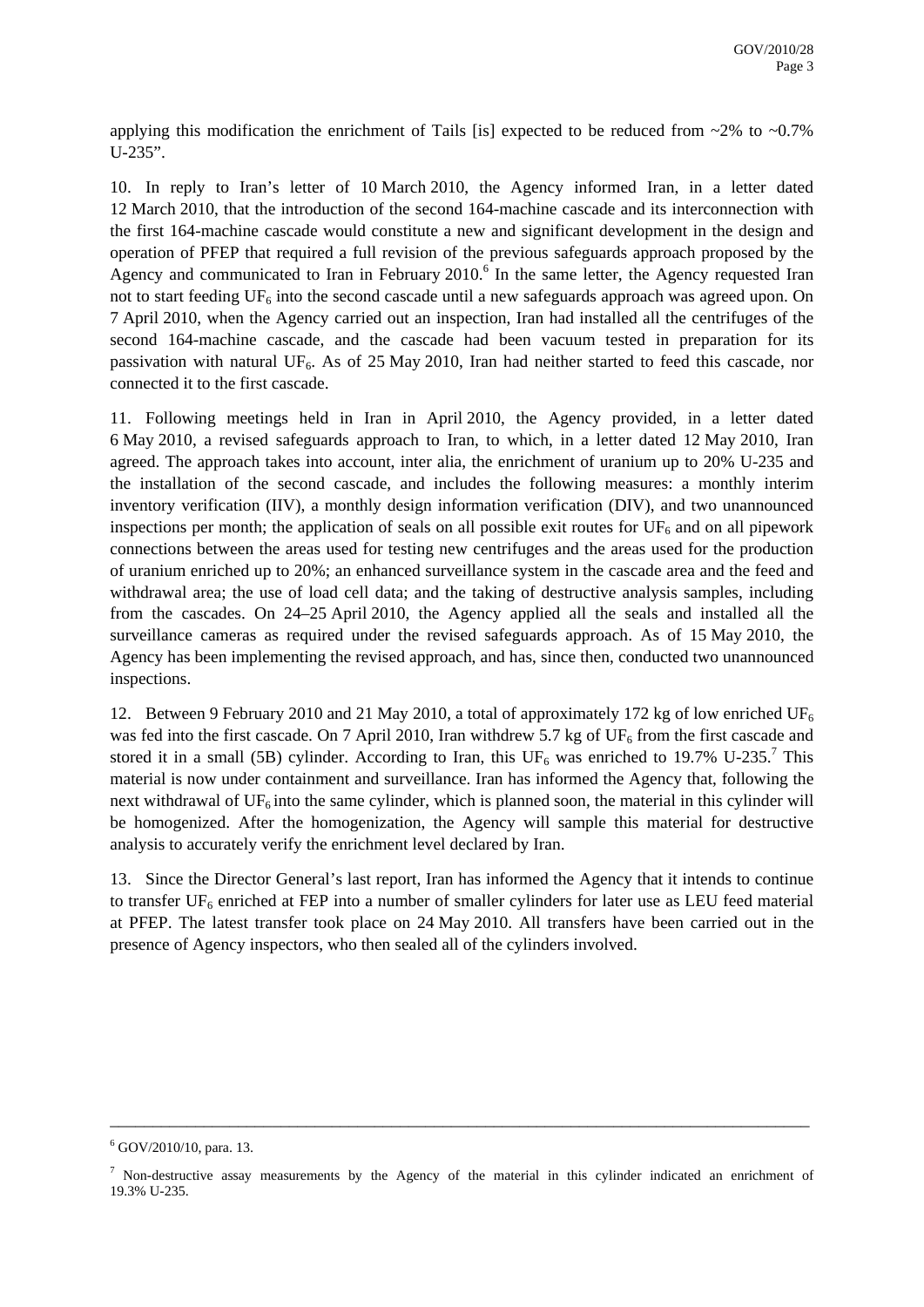#### **A.2. Qom: Fordow Fuel Enrichment Plant**

14. In September 2009, Iran informed the Agency that it was constructing the Fordow Fuel Enrichment Plant (FFEP), located near the city of Qom. The Agency verified that FFEP is currently being built to contain sixteen cascades, with a total of approximately 3000 centrifuges.<sup>8</sup>

15. The Agency has asked Iran on a number of occasions to provide additional information regarding the chronology of the design and construction of FFEP, as well as its status and original purpose.<sup>9</sup> In response to these requests, Iran has stated that "The location [near Qom] originally was considered as a general area for passive defence contingency shelters for various utilizations. Then this location was selected for the construction of [the] Fuel Enrichment Plant in the second half of 2007". The Agency has also reiterated the need for access to companies involved in the design and construction of FFEP. The Agency informed Iran that it had received extensive information from a number of sources alleging that design work on the facility had started in  $2006$ .<sup>10</sup> In its letters dated 14 February 2010 and 17 February 2010, Iran referred to its earlier answers on this subject and indicated that "the Agency is not mandated to raise any question beyond the Safeguards Agreement". The Agency considers that the questions it has raised do not go beyond the Safeguards Agreement, and that the information requested is essential for the Agency to verify the chronology and original purpose of  $FFEP<sup>11</sup>$ .

16. In a letter dated 22 January 2010, the Agency reiterated its request that Iran submit a complete DIQ for FFEP. In its reply, dated 17 February 2010, Iran said that updates to the DIQ would be provided subsequently. In the Agency's view, some of the required information is already available to Iran and should already have been included in the DIQ.

17. Since October 2009, the Agency has been conducting, on average, one DIV at FFEP per month. The Agency has verified that the construction of the facility is ongoing. As of 26 May 2010, no centrifuges had been introduced into the facility. The results of the environmental samples taken at FFEP up to 16 February 2010 did not indicate the presence of enriched uranium.<sup>12</sup>

#### **A.3. Other Enrichment Related Activities**

18. In light of the announcement made by Iran on 9 April 2010 regarding the development of 'third generation' centrifuges, the Agency, in a letter to Iran dated 23 April 2010, reiterated its previous requests that Iran provide access to additional locations related, inter alia, to the manufacturing of centrifuges, R&D on uranium enrichment, and uranium mining and milling.<sup>13</sup> In a letter dated 8 May 2010, Iran reiterated that it was "continuing to cooperate with the Agency in accordance with its Safeguards Agreement", but it did not provide the Agency with the requested information.

<sup>8</sup> GOV/2010/10, para. 14.

 $9^9$  GOV/2010/10, paras 14–16.

<sup>10</sup> GOV/2010/10, para. 15.

 $11$  GOV/2010/10, para. 14.

<sup>&</sup>lt;sup>12</sup> The results did show a small number of particles of depleted uranium (see GOV/2010/10, para. 17).

<sup>13</sup> GOV/2008/15, para. 13.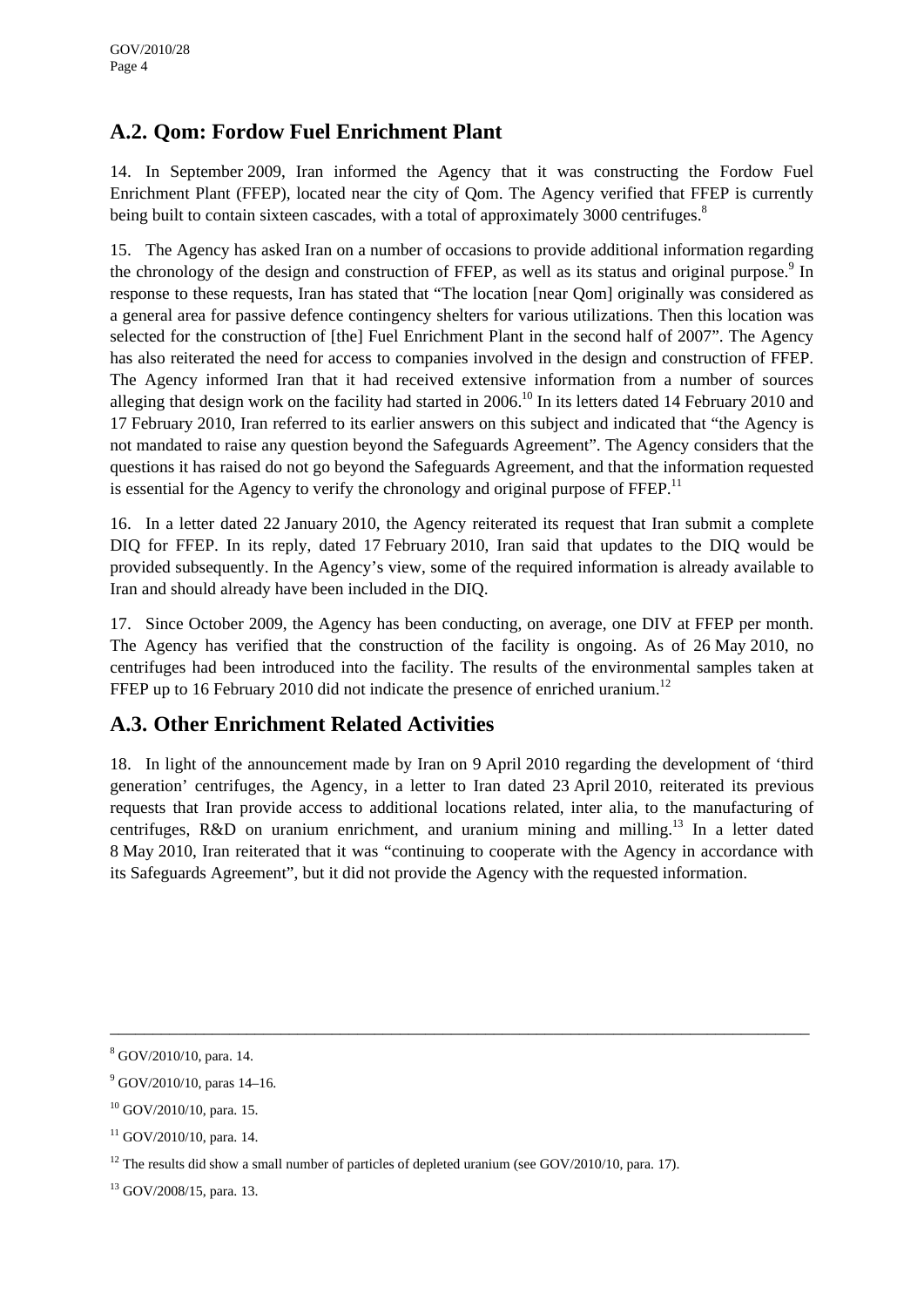#### **B. Reprocessing Activities**

19. The Agency has continued to monitor the use and construction of hot cells at the Tehran Research Reactor (TRR) and the Molybdenum, Iodine and Xenon Radioisotope Production (MIX) Facility. The Agency carried out an inspection and a DIV at TRR on 11 May 2010 and carried out a DIV at the MIX Facility on 12 May 2010. There were no indications of ongoing reprocessing related activities at those facilities. While Iran has stated that there have been no reprocessing related activities in Iran, the Agency can confirm this only with respect to these two facilities, as the measures of the Additional Protocol are not currently available to it for Iran.

### **C. Heavy Water Related Projects**

20. As indicated in the Director General's previous report, in a letter dated 15 February 2010, the Agency requested that Iran make the necessary arrangements to provide the Agency, at the earliest possible date, with access to: the Heavy Water Production Plant (HWPP); the heavy water stored at the Uranium Conversion Facility (UCF) for the taking of samples;<sup>14</sup> and any other location in Iran where projects related to heavy water are being carried out. In its reply dated 17 February 2010, Iran indicated that the Agency's request for access was "beyond our safeguards agreement", and stated that the relevant UN Security Council resolutions had been "issued illegally and have no legal basis". To date, Iran has not provided the requested access.

21. On 15 May 2010, the Agency carried out a DIV at the IR-40 reactor at Arak. The Agency verified that the construction of the facility was ongoing. Based on satellite imagery, the HWPP appears to be in operation again.<sup>15</sup> However, in order for the Agency to verify the suspension of heavy water related activities at this plant, and given that satellite images can only provide information on what is happening at the time they are taken, the Agency requires access to the HWPP.

22. On 16 May 2010, the Agency carried out a DIV at the Fuel Manufacturing Plant (FMP), and confirmed that no new process equipment had been installed at the facility and that no new assemblies, rods or pellets had been produced at FMP since May 2009.

### **D. Uranium Conversion**

23. In an updated DIQ for UCF submitted in August 2009, Iran indicated that it would install an analytical laboratory in an underground location in one of the UCF storage areas.<sup>16</sup> In a letter dated 17 February 2010, Iran informed the Agency that the underground analytical laboratory at UCF would have the same functions as the existing UCF laboratory, but that it was going to be set up underground

<sup>14</sup> GOV/2010/10, paras 20 and 21.

<sup>&</sup>lt;sup>15</sup> As previously indicated to the Board, in light of Iran's refusal to permit the Agency access to the HWPP, the Agency has had to rely solely on satellite imagery.

<sup>16</sup> GOV/2009/74, para. 23.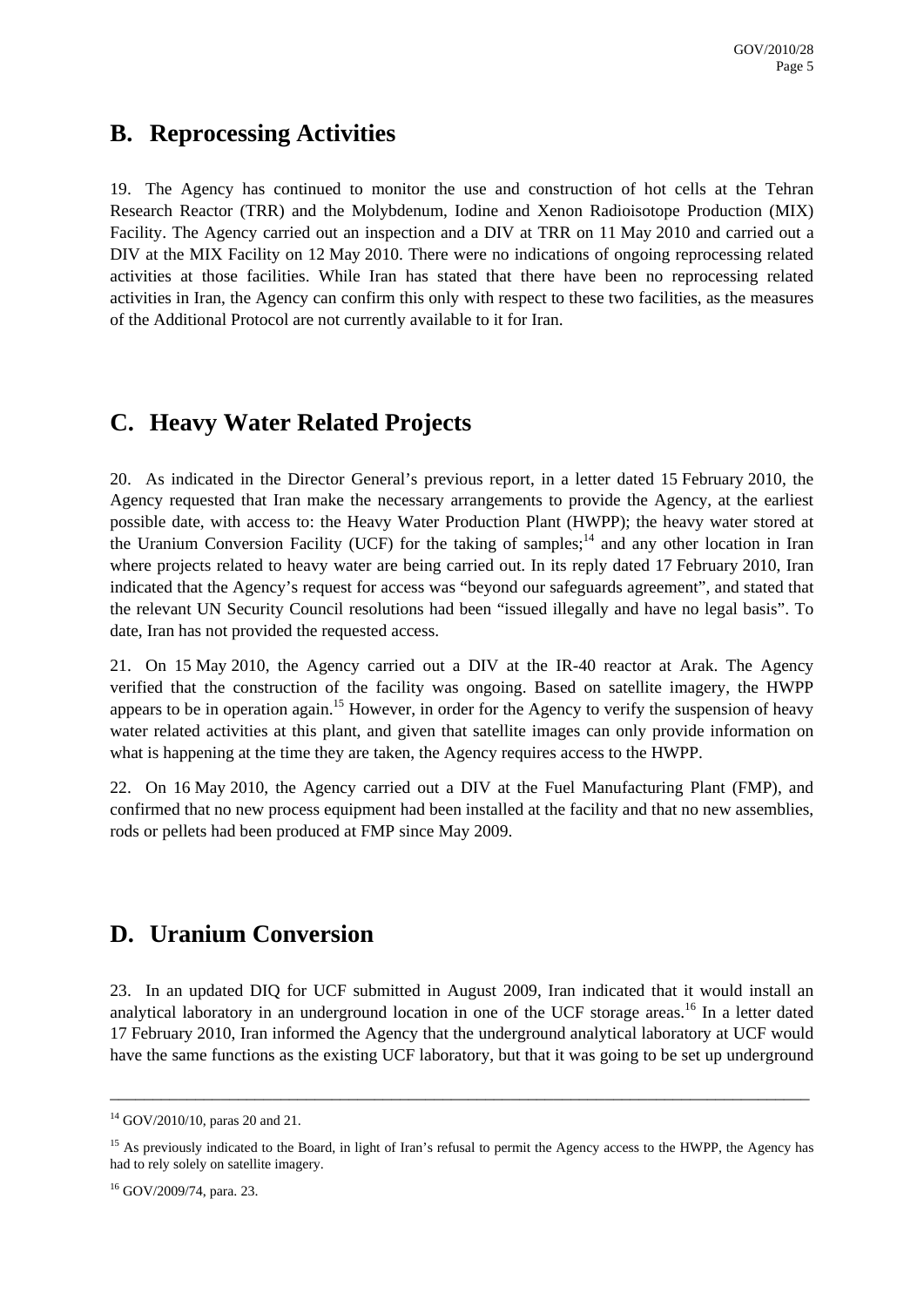in order "to meet security measures". During a DIV on 18 May 2010, the Agency noted that there had been no further installation of laboratory equipment.

24. In a letter dated 17 March 2010, Iran informed the Agency that, "in connection with nuclear fuel fabrication for the Tehran Research Reactor (TRR), part of… [UCF] is allocated for this purpose, and some structural modifications will be started in near future". In a letter dated 28 April 2010, Iran provided additional information regarding R&D activities to be conducted at UCF related to the conversion of depleted UF<sub>6</sub> to depleted U<sub>3</sub>O<sub>8</sub>. According to Iran, the results of these conversion R&D activities will be used, inter alia, to prepare for the fabrication of fuel for the TRR.

25. Between 7 March and 11 March 2010, the Agency carried out a PIV at UCF, during which Iran presented 352 tonnes of uranium in the form of  $UF_6$  for the Agency to verify. The results of this PIV are being evaluated by the Agency.

26. On 18 May 2010, the Agency carried out a DIV at UCF. At that time the plant was still undergoing maintenance. As no  $UF_6$  has been produced at UCF since 10 August 2009, the total amount of uranium in the form of  $UF_6$  produced at UCF since March 2004 remains 371 tonnes (some of which has been transferred to FEP and PFEP), which remains subject to Agency containment and surveillance. During the DIV, inspectors were informed by Iran that the process line for the production of natural  $UO<sub>2</sub>$  for the IR-40 reactor fuel is now expected to be completed by September or October  $2010.<sup>17</sup>$ 

## **E. Other Activities**

27. Iran has informed the Agency that it will perform a technical examination of fuel assemblies prior to loading them into the core of the Bushehr Nuclear Power Plant (BNPP), currently scheduled for June 2010. Immediately following this examination, and before loading commences, the Agency plans to re-verify the fuel assemblies, after which they will again be placed under containment and surveillance, the details of which are being discussed with Iran.

28. On 9 January 2010, during a DIV at the Jabr Ibn Hayan Multipurpose Research Laboratory (JHL) in Tehran, the Agency was informed by the operator that pyroprocessing R&D activities had been initiated at JHL to study the electrochemical production of uranium metal. On 14 April 2010, the Agency conducted another DIV at the JHL, during which Iran reiterated what it had stated in its letter dated 21 February 2010, specifically that the activities were related to "a research project aiming purely [at] studying the electrochemical behaviour of uranyl ion in ionic liquid", using a uranyl nitrate solution. During the latter DIV, the Agency observed that the electrochemical cell had been removed.

29. Based on satellite imagery, the Agency assesses that activities involving the recovery of uranium are continuing in the area of the Bandar Abbas Uranium Production Plant, and that construction activities are continuing at the Ardakan Yellowcake Production Plant. Currently, the Saghand Uranium Mine does not appear to be in operation.

<sup>17</sup> GOV/2010/10, para. 25.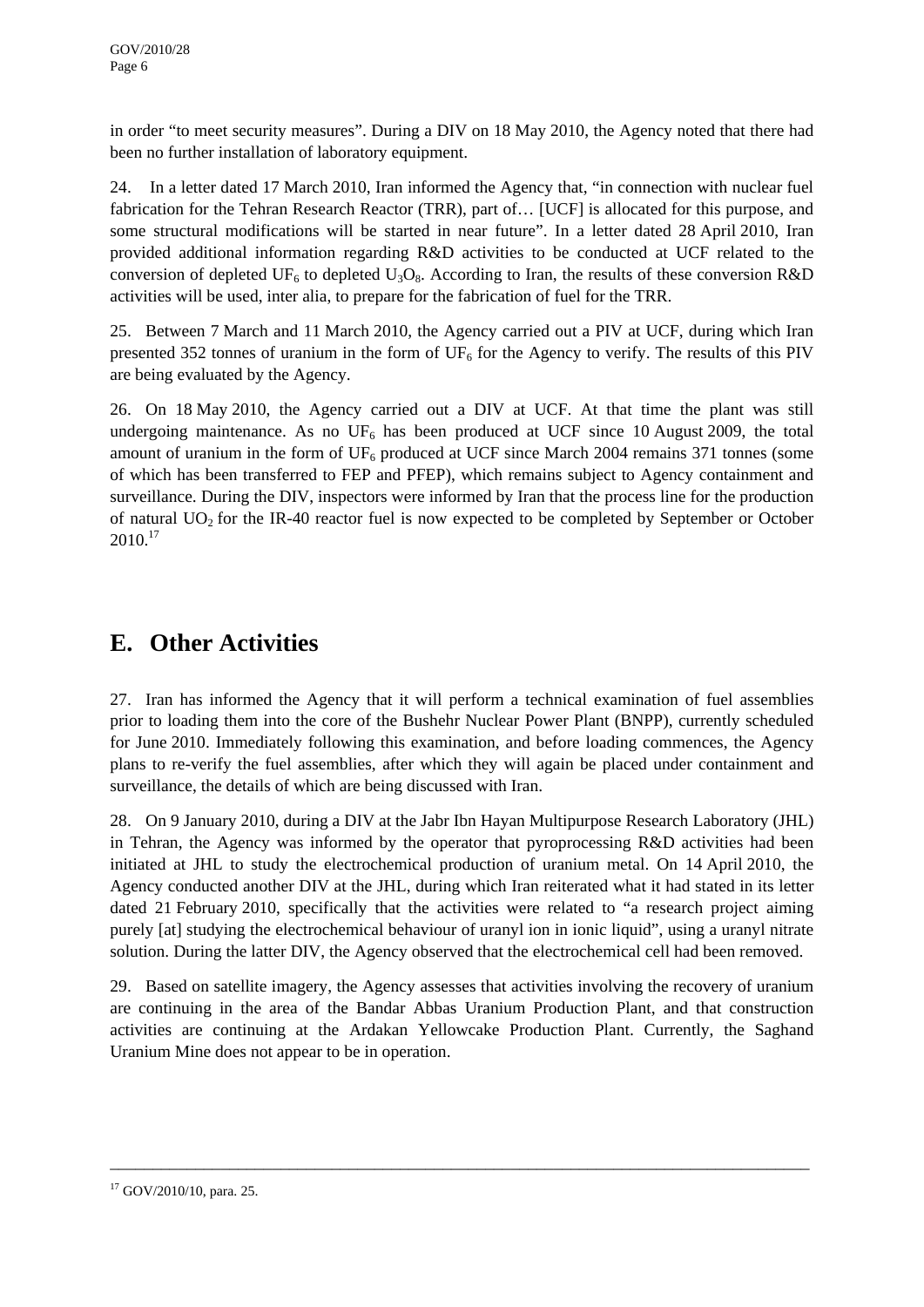### **F. Design Information**

30. As explained in previous reports of the Director General, the modified Code 3.1 of the Subsidiary Arrangements General Part to Iran's Safeguards Agreement, as agreed to by Iran in 2003, remains in force, notwithstanding Iran's decision in 2007 to suspend its implementation.<sup>18</sup> Although the Agency has, on numerous occasions, reminded Iran that it is obliged to provide design information in accordance with the modified Code 3.1, Iran has not resumed implementation of the modified Code 3.1, which is inconsistent with its obligation under the Subsidiary Arrangements. Iran remains the only State with significant nuclear activities which has a comprehensive safeguards agreement in force that is not implementing the provisions of the modified Code 3.1.

31. In the case of both the Darkhovin facility and FFEP, Iran did not notify the Agency in a timely manner of the decision to construct, or to authorize construction of, the facilities, as required in the modified Code 3.1, and has provided only limited design information with respect to those facilities.<sup>19</sup> Iran has also not provided updated design information for the IR-40 reactor.

32. In December 2009, the Agency asked Iran whether reports that it intended to build ten new uranium enrichment facilities were correct. Iran subsequently stated that it would "provide the Agency with the required information if necessary".<sup>20</sup> In a letter to Iran dated 5 May 2010, the Agency requested clarification of the public statement made in Iran on 19 April 2010 announcing that "the venue of new sites has been located according to atomic energy organization plan and the process of building these centres continues".<sup>21</sup> The Agency informed Iran that, if a decision to construct new nuclear facilities had been taken by Iran, Iran was required to submit information to the Agency regarding the design, and scheduling of the construction, of the facilities. In its reply, dated 11 May 2010, Iran did not provide the requested information and stated only that it would provide the Agency "with the required information in due time … according to the Safeguards Agreement".

33. The modification of PFEP to produce uranium enriched up to 20% in U-235, which is clearly relevant for safeguards purposes, was not notified to the Agency by Iran with sufficient time for the Agency to adjust its safeguards procedures, as required under Article 45 of Iran's Safeguards Agreement.<sup>22</sup>

<sup>18</sup> GOV/2010/10, paras 28–30.

 $19$  GOV/2010/10, para. 31.

<sup>&</sup>lt;sup>20</sup> GOV/2010/10, para. 33.

<sup>&</sup>lt;sup>21</sup> Muitaba Samareh Hashemi, aide to President Ahmadinejad, quoted by Iranian Labour News Agency, 19 April 2010.

<sup>&</sup>lt;sup>22</sup> The period of notice provided by Iran regarding the related changes made to PFEP was insufficient for the Agency to adjust the existing safeguards procedures before Iran started to feed the material into PFEP (GOV/2010/10, para. 48).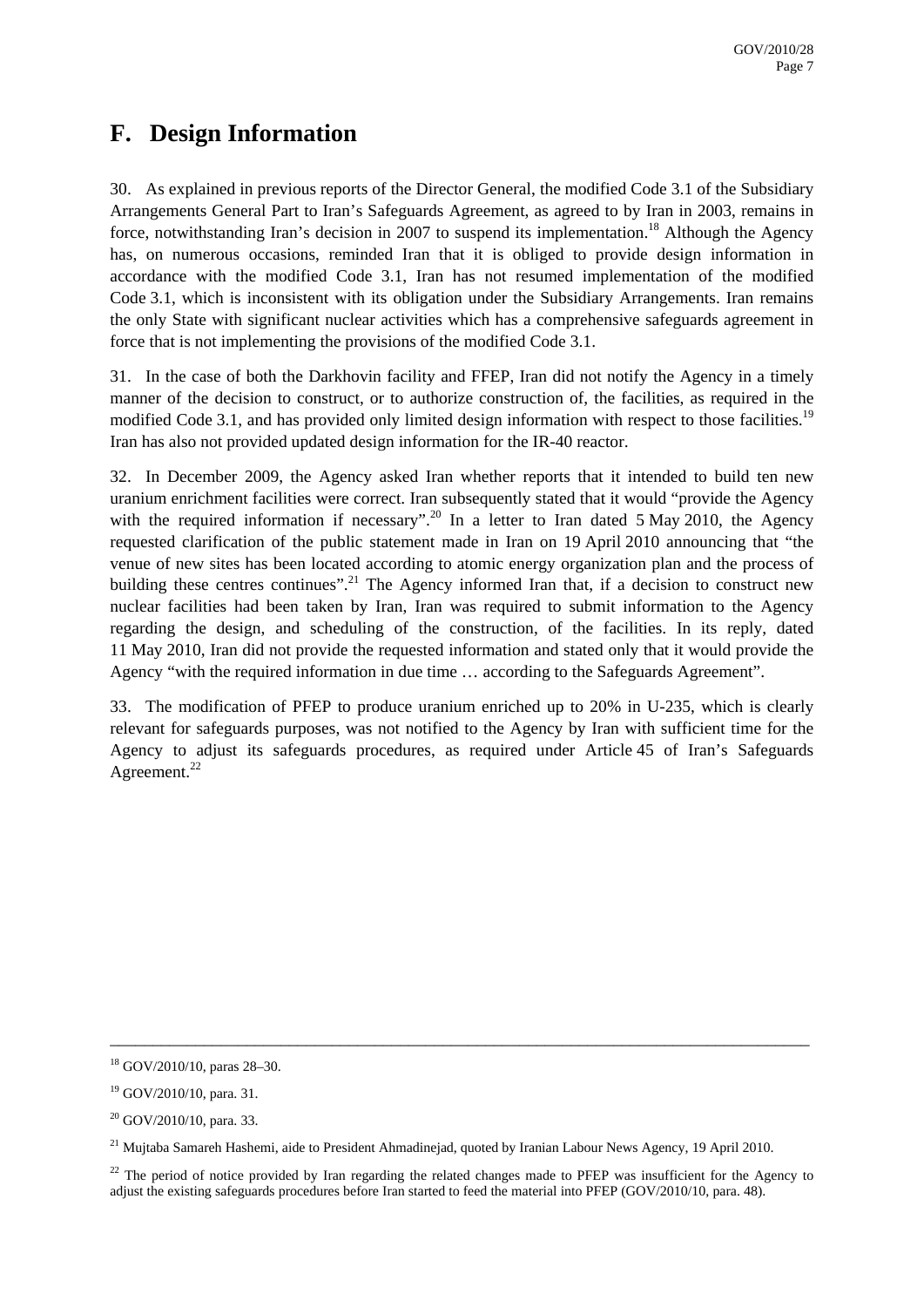### **G. Possible Military Dimensions**

34. Previous reports by the Director General have detailed the outstanding issues related to possible military dimensions to Iran's nuclear programme and the actions required of Iran necessary to resolve those issues.<sup>23</sup> In the Director General's last report, the Agency described a number of technical matters it needed to address with Iran.<sup>24</sup> Since August 2008, however, Iran has declined to discuss the outstanding issues with the Agency or to provide any further information or access to locations and people necessary to address the Agency's concerns, asserting that the allegations relating to possible military dimensions to its nuclear programme are baseless and that the information to which the Agency is referring is based on forged documents.

35. Based on an overall analysis undertaken by the Agency of all the information available to it,<sup>25</sup> the Agency remains concerned about the possible existence in Iran of past or current undisclosed nuclear related activities, involving military related organizations, including activities related to the development of a nuclear payload for a missile. There are indications that certain of these activities may have continued beyond 2004.

36. With the passage of time and the possible deterioration in the availability of information, it is essential that Iran engage with the Agency on these issues, and that the Agency be permitted to visit all relevant sites, have access to all relevant equipment and documentation, and be allowed to interview all relevant persons, without further delay. Iran's substantive and proactive engagement is essential to enable the Agency to make progress in its verification of the correctness and completeness of Iran's declarations.

### **H. Summary**

37. While the Agency continues to verify the non-diversion of declared nuclear material in Iran, Iran has not provided the necessary cooperation to permit the Agency to confirm that all nuclear material in Iran is in peaceful activities.<sup>26</sup>

38. More specifically, Iran is not implementing the requirements contained in the relevant resolutions of the Board of Governors and the Security Council, including implementation of the Additional Protocol, which are essential to building confidence in the exclusively peaceful purpose of Iran's nuclear programme and to resolving outstanding questions. In particular, Iran needs to cooperate in clarifying outstanding issues which give rise to concerns about possible military dimensions to its nuclear programme. Iran also needs to implement the modified Code 3.1 on the early provision of design information.

 $^{23}$  A summary of the issues was provided to the Board in Section E of GOV/2008/15, and most recently in GOV/2010/10, para. 40.

 $24$  GOV/2010/10, paras 42–43.

 $25$  GOV/2010/10, para. 41.

<sup>&</sup>lt;sup>26</sup> The Board has confirmed on numerous occasions, since as early as 1992, that paragraph 2 of INFCIRC/153 (Corr.), which corresponds to Article 2 of Iran's Safeguards Agreement, authorizes and requires the Agency to seek to verify both the nondiversion of nuclear material from declared activities (i.e. correctness) and the absence of undeclared nuclear activities in the State (i.e. completeness) (see, for example, GOV/OR.864, para. 49). Paragraph 37 above reflects the past and current implementation by Iran of its Safeguards Agreement and other obligations.